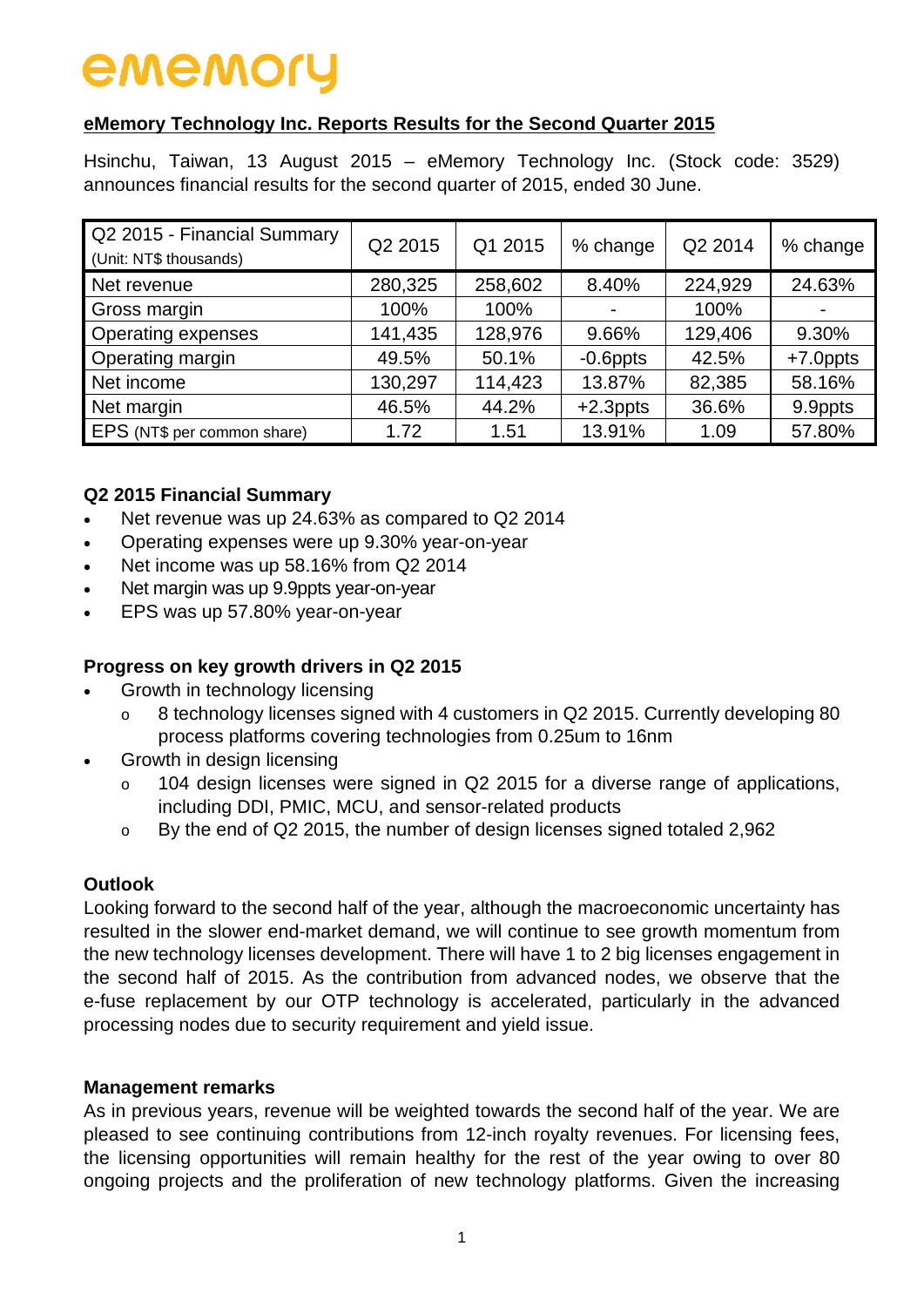penetration of 12-inch wafer technology and adoption of our NeoFuse for the replacement of e-fuse, we believe that eMemory can remain in multi-year growth trend.

### **Financial review**

| $Q2 2015 -$ Revenue<br><b>Breakdown</b><br>(Unit: NT\$ thousands) | Q2 2015 | Q1 2015 | % Change | Q2 2014 | % Change |
|-------------------------------------------------------------------|---------|---------|----------|---------|----------|
| Licensing                                                         | 95,982  | 64,056  | 49.84%   | 57,198  | 67.81%   |
| Royalty                                                           | 184,343 | 194,546 | $-5.24%$ | 167,731 | 9.90%    |
| Total                                                             | 280,325 | 258,602 | 8.40%    | 224,929 | 24.63%   |

#### **Total revenues**

Total revenues in Q2 2015 were NT\$ 280.33 million, up 24.63% versus Q2 2014.

#### **Licensing revenues**

Licensing revenues in Q2 2015 increased by 67.81% year-on-year to NT\$95.98 million, representing 34.24% of Q2 revenue. The main reason for the increase was one large licensing fee being recognized in Q2 2015.

#### **Royalty revenues**

Royalty revenues in Q2 2015 were up 9.90% year-on-year to NT\$184.34 million, representing 65.76% of Q2 revenue.

#### **Gross margin**

Gross margin in Q2 2015 was 100%, equal to that of Q2 2014.

#### **Operating expenses and operating margin**

Operating expenses in Q2 2015 increased by 9.30% year-on-year to NT\$141.44 million. The increase in Q2 operating expenses was primarily due to annual salary adjustment and higher bonus provision due to higher profit.

The operating margin in Q2 2015 was 49.5%, up 7.0ppts on Q2 2014.

#### **Earnings and income tax expenses**

Net income in Q2 2015 increased by 58.16% year-on-year to NT\$130.30 million.

Income tax expenses in Q2 2015 ware NT\$ 16.90 million, up 40.15% from Q2 2014.

In Q2 2015, earnings per share were NT\$1.72, up 57.80% from Q2 2014.

#### **Balance sheet**

At the end of Q2 2015, cash and marketable securities totaled NT\$1,561.05 million, an increase of NT\$182.22 million from Q2 2014.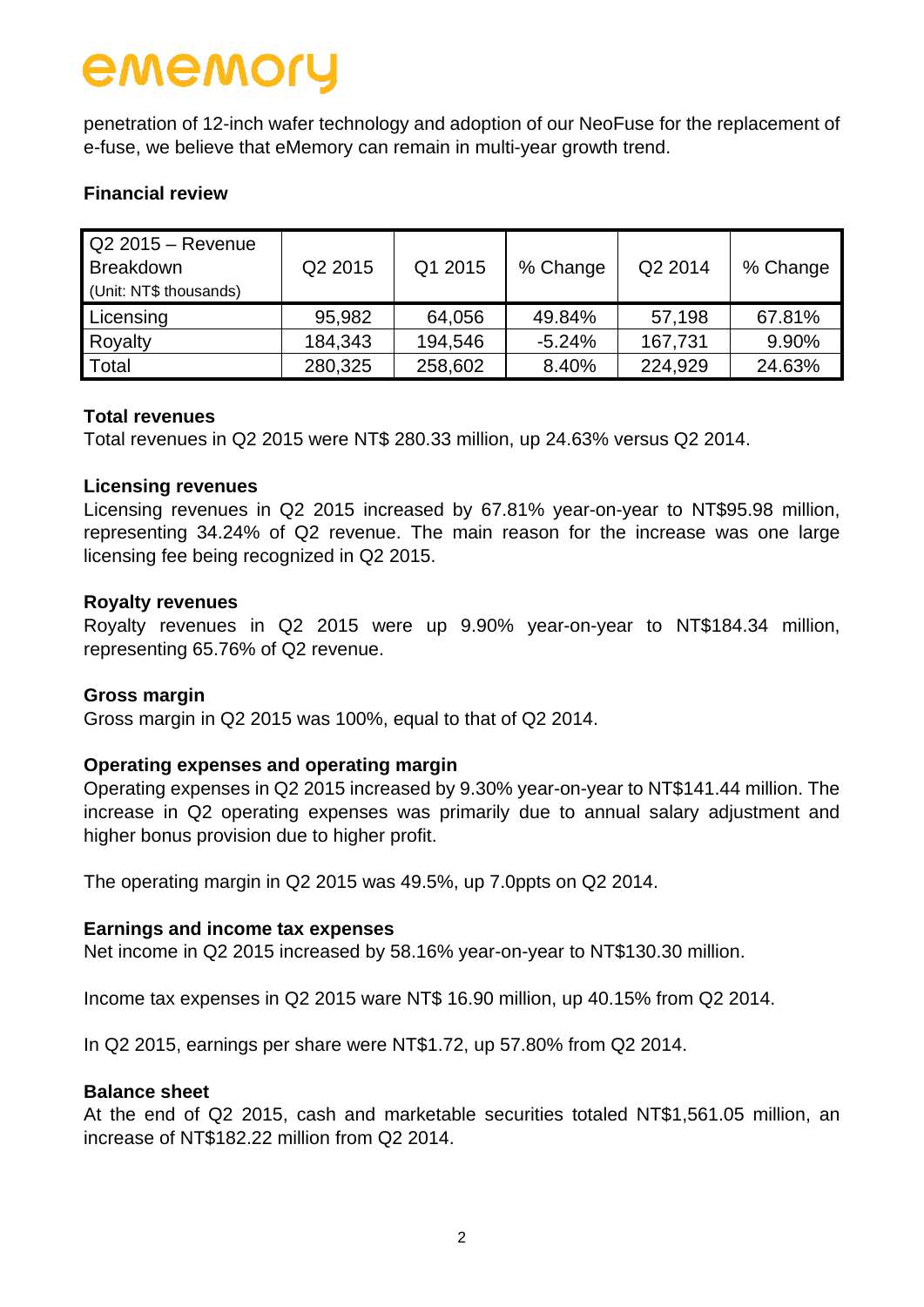Total current liabilities were NT\$674.36 million, an increase of NT\$187.98 million from Q2 2014. This increase was mainly due to bonus provisions and dividends payable.

Net working capital was NT\$1,002.41 million, an increase of NT\$31.98 million from Q2 2014.

### **Cash flow**

Cash generated from operating activities in Q2 2015 increased by NT\$33.09 million from Q2 2014 to NT\$248.06 million.

Net cash used in investment activities in Q2 2015 was NT\$8.38 million, decreasing by NT\$50.55 million from Q2 2014. The decrease was mainly due to the investment in time deposits with original maturity more than 1 year in Q2 2014.

At the end of Q2 2015, eMemory's cash balance was NT\$1,561.05million, an increase of NT\$197.34 million on Q2 2014.

#### **Licensing**

In Q2 2015, 8 technology licenses were signed with 4 customers. Currently, 80 process platforms are under development spanning from 0.25um to 16nm, reflecting the ongoing demand for eMemory's technology. These technology licenses are summarized below.

- Progress in advanced nodes:
	- o 27 process platforms were ready for production
	- o 31 process platforms were under development
- Progress in legacy nodes:
	- 49 process platforms were under development

We supported 104 customer product tape-outs for design licensing in Q2 2015. These tape-outs are summarized below.

- 6 tape-outs in 55nm for LCD driver applications
- 3 tape-outs in 80nm for LCD driver applications
- 22 tape-outs in 0.11/0.13um for Network IC, Audio, Motor Driver, LCD driver, MCU, and PMIC applications
- 64 tape-outs in 0.152/0.16//0.18um for PMIC, sensor and MCU applications
- 9 tape-outs in 0.25um for PMIC and Fingerprint sensor applications

#### **Royalties**

Our royalties are generated from more than 2,962 design licenses and over 916 verified NVM IPs. We believe royalty revenue will continue to grow. The following are the main contributors to growth of royalty revenue:

- Applications used by major smartphone customers to maintain their momentum
- PMIC customers' expansion into new markets in addition to smartphone continuing to drive growth in the second half and beyond
- LCD Drivers utilizing 55nm continue to ramp up; royalty revenue expected to stay in line with the growth trend in the second half of 2015 owing to mass production of 55nm drivers
- Rising adoption of fingerprint recognition ICs and CIS expected to keep growth momentum of royalty revenue in the second half of 2015 and beyond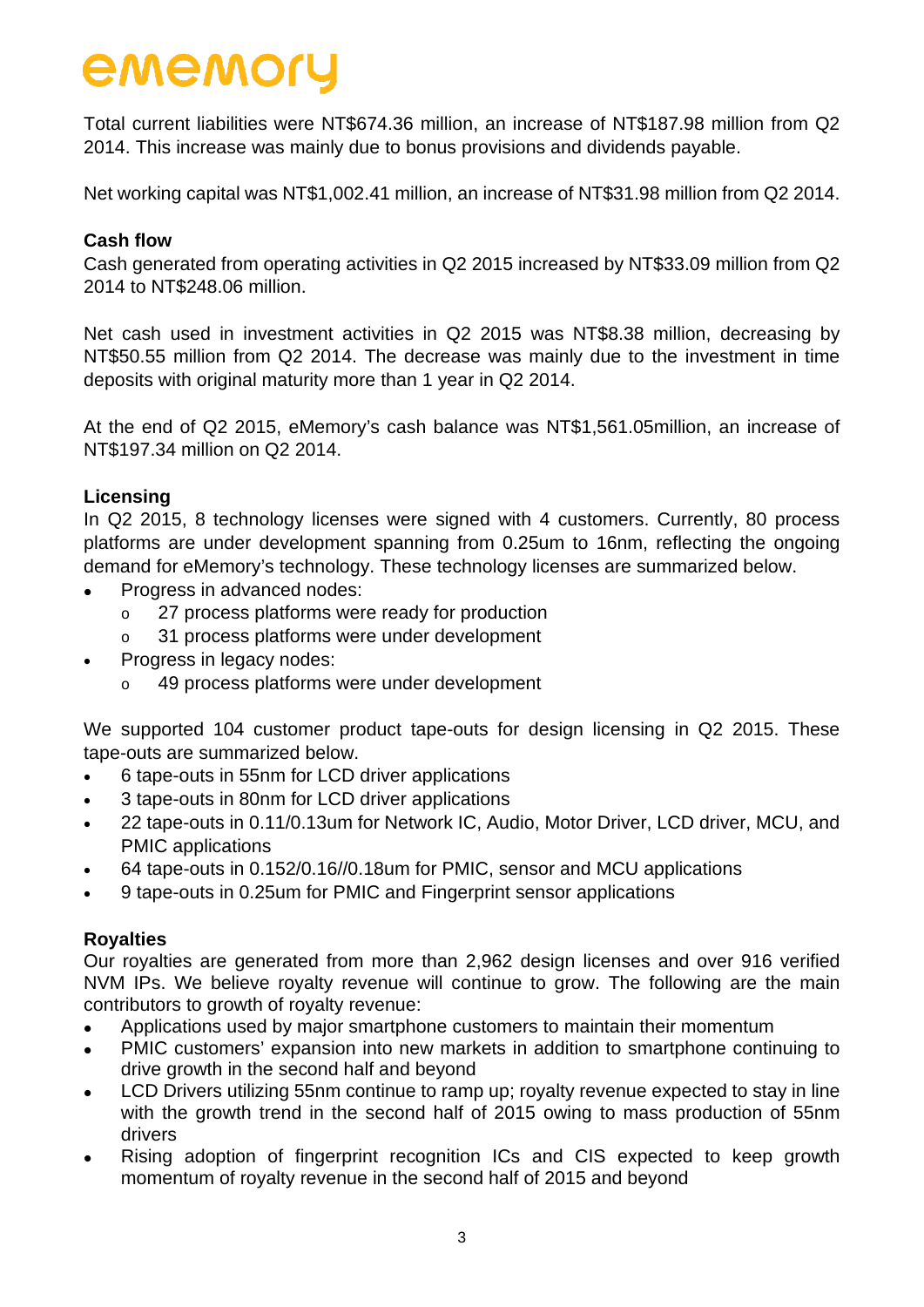### **Employees**

At the end of June 30, 2015, eMemory has 220 full-time employees, including 150 R&D engineers.

### **Cautionary Statement**

This report contains forward-looking statements, which are subject to risk factors associated with semiconductor and intellectual property business. The expectations reflected in these statements are believed to be reasonable, but they may be affected by a variety of variables, many of which are beyond our control. These variables could cause actual results or trends to differ materially which include, but are not limited to: wafer price fluctuation, actual demand, rapid technology change, delays or failures of customers' tape-outs into wafer production, our ability to negotiate, monitor and enforce agreements for the determination and payment of royalties, any bug or fault in our technology which leads to significant damage to our technology and reputation, actual or potential litigation, semiconductor industry cycle and general economic conditions. Except as required by law, eMemory undertakes no obligation to update or revise any forward-looking statements, whether as a result of new information, future events, or otherwise.

#### **Contacts**

Liz Lee Investor Relations eMemory Technology Inc. +886-3-5601168 [ir@ememory.com.tw](mailto:ir@ememory.com.tw)

**-Financial Tables to Follow-**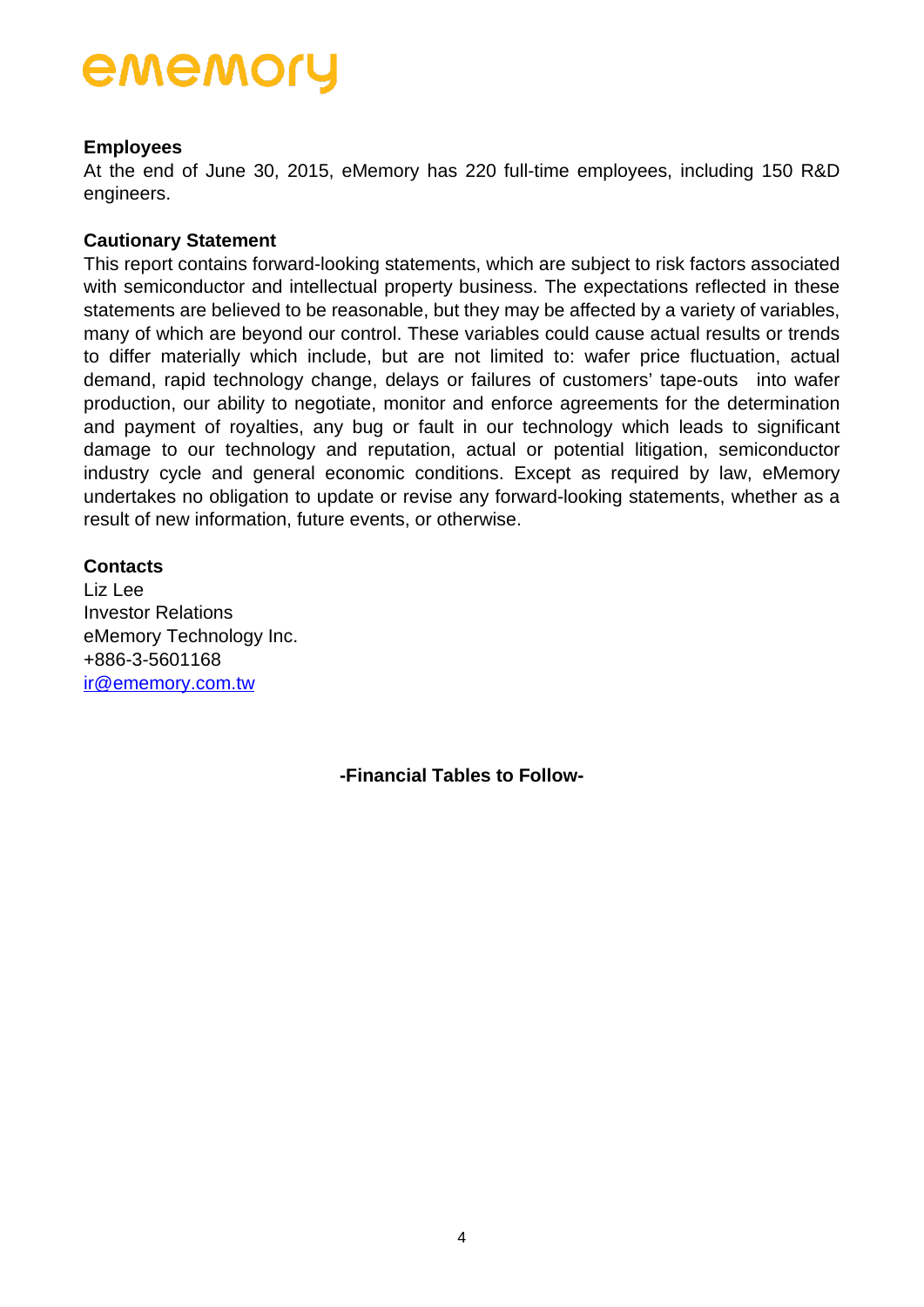### **CONSOLIDATED BALANCE SHEETS (In Thousands of New Taiwan Dollars)**

|                                                                     | June 30, 2015<br>(Reviewed) |     | <b>December 31, 2014</b><br>(Restatement and<br><b>Audited</b> ) |                | June 30, 2014<br>(Restatement and<br><b>Reviewed)</b> |                |                                                            |               | June 30, 2015<br>(Reviewed) | <b>December 31, 2014</b><br>(Restatement and<br><b>Audited</b> ) |                |                    | June 30, 2014<br>(Restatement and<br><b>Reviewed)</b> |
|---------------------------------------------------------------------|-----------------------------|-----|------------------------------------------------------------------|----------------|-------------------------------------------------------|----------------|------------------------------------------------------------|---------------|-----------------------------|------------------------------------------------------------------|----------------|--------------------|-------------------------------------------------------|
| <b>ASSETS</b>                                                       | <b>Amount</b>               | %   | <b>Amount</b>                                                    | %              | <b>Amount</b>                                         | %              | <b>LIABILITIES AND</b><br><b>SHAREHOLDERS' EQUITY</b>      | <b>Amount</b> | %                           | <b>Amount</b>                                                    | $\%$           | <b>Amount</b>      | %                                                     |
| <b>CURRENT ASSETS</b>                                               |                             |     |                                                                  |                |                                                       |                | <b>CURRENT LIABILITIES</b>                                 |               |                             |                                                                  |                |                    |                                                       |
| Cash                                                                | \$1,561,051                 | 69  | \$1,323,163                                                      | 67             | \$1,363,707                                           | 66             | Other payables                                             | \$66,911      | 3                           | \$82,006                                                         | 4              | \$59,351           | 3                                                     |
| Current available-for-sale financial                                |                             |     |                                                                  |                |                                                       |                | Bonuses payable to employees,                              |               |                             |                                                                  |                |                    |                                                       |
| assets - net                                                        |                             |     |                                                                  |                | 15,124                                                |                | directors and supervisors                                  | 101,985       | 4                           | 64,207                                                           | 3              | 74,257             | 3                                                     |
| Accounts receivable - net                                           | 88,305                      |     | 49,019                                                           | 3              | 56,687                                                | 3              | Payables on equipment                                      | 89            |                             | 8,021                                                            |                | 3,597              |                                                       |
| Accounts receivable - related parties                               |                             |     | 1,325                                                            |                |                                                       |                | Dividends payable                                          | 454,693       | 20                          |                                                                  |                | 303,129            | 15                                                    |
| Other receivables                                                   | 586                         |     | 508                                                              |                | 538                                                   |                | <b>Current tax liabilities</b>                             | 33,091        | $\overline{1}$              | 19,792                                                           |                | 27,101             |                                                       |
| Other receivables - related parties                                 | 56                          |     | 105                                                              |                | 62                                                    |                | Other current liabilities                                  | 17,588        | $\overline{\phantom{0}}$ 1  | 8,147                                                            |                | 18,940             | $\overline{\phantom{0}1}$                             |
| Prepayments                                                         | 25,390                      |     | 7,363                                                            |                | 18,860                                                |                | <b>Total current liabilities</b>                           | 674,357       | 29                          | 182,173                                                          | 9              | 486,375            | 23                                                    |
| Other current assets                                                | 1,382                       |     | 748                                                              | $\sim$         | 1,827                                                 |                |                                                            |               |                             |                                                                  |                |                    |                                                       |
| Total current assets                                                | 1,676,770                   | 74  | 1,382,231                                                        | 70             | 1,456,805                                             | 71             | NON-CURRENT LIABILITIES<br>Net defined benefit liability - |               |                             |                                                                  |                |                    |                                                       |
|                                                                     |                             |     |                                                                  |                |                                                       |                | noncurrent                                                 | 14,669        | - 1                         | 14,669                                                           |                | 15,721             |                                                       |
| NON-CURRENT ASSETS                                                  |                             |     |                                                                  |                |                                                       |                | Guarantee deposits received                                | 840           |                             | 415                                                              |                | 423                |                                                       |
| Financial assets measured at cost -                                 |                             |     |                                                                  |                |                                                       |                |                                                            |               |                             |                                                                  |                |                    |                                                       |
| noncurrent<br>Investments in debt instrument without                | 16,675                      |     | 16,675                                                           |                | 17,755                                                |                | Total non-current liabilities                              | 15,509        | $\overline{\phantom{1}}$    | 15,084                                                           |                | 16,144             |                                                       |
| active market - noncurrent<br>Investment accounted for using equity | 33,608                      |     | 33,608                                                           | 2              | 33,606                                                | $\overline{2}$ | <b>Total liabilities</b>                                   | 689,866       | $\frac{30}{2}$              | 197,257                                                          | 10             | 502,519            | 24                                                    |
| method                                                              | 9,918                       |     | 3,981                                                            |                | 10,684                                                |                |                                                            |               |                             |                                                                  |                |                    |                                                       |
|                                                                     |                             |     |                                                                  |                |                                                       |                | <b>EQUITY ATTRIBUTABLE TO</b>                              |               |                             |                                                                  |                |                    |                                                       |
|                                                                     |                             |     |                                                                  |                |                                                       |                | SHAREHOLDERS OF THE                                        |               |                             |                                                                  |                |                    |                                                       |
| Property, plant and equipment                                       | 494,901                     | 22  | 503,671                                                          | 25             | 504,561                                               | 24             | <b>COMPANY</b>                                             |               |                             |                                                                  |                |                    |                                                       |
| Intangible assets                                                   | 38,827                      | 2   | 37,763                                                           | $\overline{2}$ | 33,727                                                | $\overline{2}$ | Ordinary shares                                            | 768,323       | $\frac{34}{1}$              | 768,323                                                          | $\frac{39}{2}$ | 768,323            | $\frac{37}{2}$                                        |
| Deferred tax assets                                                 | 4,084                       |     | 3,135                                                            |                | 2,873                                                 |                | Capital surplus                                            | 455,370       | 20                          | 521,569                                                          | 26             | 521,583            | 25                                                    |
| Refundable deposits                                                 | 357                         |     | 1,857                                                            |                | 1,830                                                 |                | Retained earnings                                          |               |                             |                                                                  |                |                    |                                                       |
| Total non-current assets                                            | 598,370                     | 26  | 600,690                                                          | $\frac{30}{2}$ | 605,036                                               | $\frac{29}{2}$ | Legal reserve                                              | 184,051       | 8                           | 142,194                                                          | 7              | 142,194            | $\overline{7}$                                        |
|                                                                     |                             |     |                                                                  |                |                                                       |                | Special reserve                                            | 926           |                             | 926                                                              |                | 926                |                                                       |
|                                                                     |                             |     |                                                                  |                |                                                       |                | Unappropriated earnings                                    | 245,353       | 11                          | 421,401                                                          | 21             | 195,038            | 10                                                    |
|                                                                     |                             |     |                                                                  |                |                                                       |                | Total retained earnings                                    | 430,330       | 19                          | 564,521                                                          | 28             | 338,158            | <u>_17</u>                                            |
|                                                                     |                             |     |                                                                  |                |                                                       |                | Other equity interest                                      |               |                             |                                                                  |                |                    |                                                       |
|                                                                     |                             |     |                                                                  |                |                                                       |                | Treasury shares                                            | 68,749)       | $\frac{3}{2}$               | 68,749)                                                          | $\frac{3}{2}$  | 68,749)            | $\frac{3}{2}$                                         |
|                                                                     |                             |     |                                                                  |                |                                                       |                | <b>Total equity</b>                                        | 1,585,274     | 70                          | 1,785,664                                                        | $\frac{90}{1}$ | 1,559,322          | $-76$                                                 |
| <b>TOTAL</b>                                                        | \$2,275,140                 | 100 | \$1,982,921                                                      | 100            | \$2,061,841                                           | 100            | <b>TOTAL</b>                                               | \$2,275,140   | 100                         | \$1,982,921                                                      | 100            | <u>\$2,061,841</u> | 100                                                   |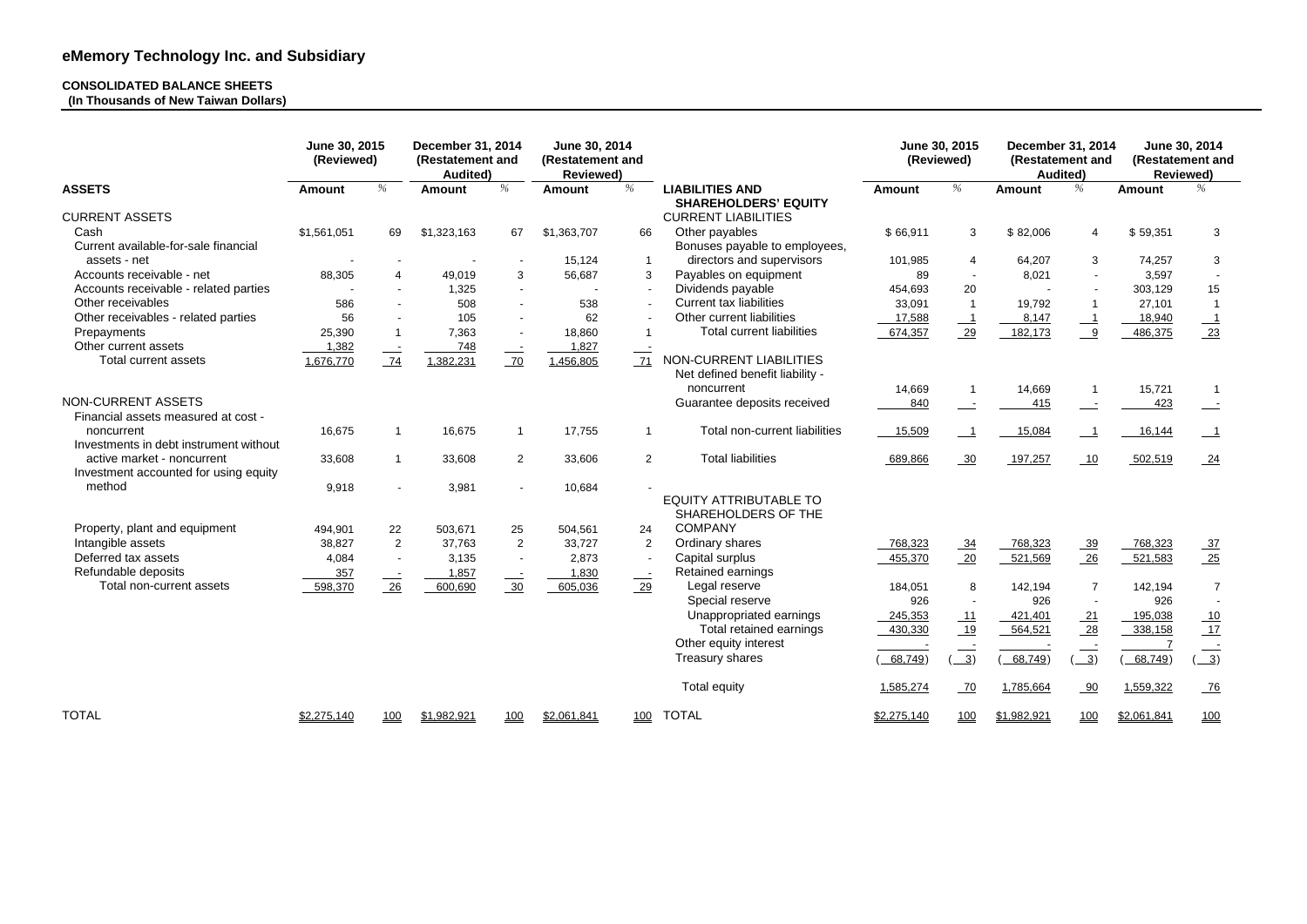# **eMemory Technology Inc. and Subsidiary**

#### **CONSOLIDATED STATEMENTS OF COMPREHENSIVE INCOME (In Thousands of New Taiwan Dollars, Except Earnings Per Share) (Reviewed, Not Audited)**

|                                                                                                                                                                                                                                                         |                                              |                            | For the Three Months Ended June 30          |                          | For the Six Months Ended June 30 |                            |                            |                          |  |  |  |
|---------------------------------------------------------------------------------------------------------------------------------------------------------------------------------------------------------------------------------------------------------|----------------------------------------------|----------------------------|---------------------------------------------|--------------------------|----------------------------------|----------------------------|----------------------------|--------------------------|--|--|--|
|                                                                                                                                                                                                                                                         | 2015                                         |                            | 2014                                        |                          | 2015                             |                            | 2014                       |                          |  |  |  |
| OPERATING REVENUE                                                                                                                                                                                                                                       | <b>Amount</b><br>\$280,325                   | $\%$<br>100                | <b>Amount</b><br>\$224,929                  | $\%$<br>100              | <b>Amount</b><br>\$538,927       | %<br>100                   | <b>Amount</b><br>\$470,989 | $\%$<br>100              |  |  |  |
| OPERATING COSTS                                                                                                                                                                                                                                         |                                              |                            |                                             |                          |                                  |                            |                            |                          |  |  |  |
| <b>GROSS PROFIT</b>                                                                                                                                                                                                                                     | 280,325                                      | <u>100</u>                 | 224,929                                     | 100                      | 538,927                          | <u>100</u>                 | 470,989                    | 100                      |  |  |  |
| <b>OPERATING EXPENSES</b><br>Selling and marketing<br>expenses                                                                                                                                                                                          | 25,724                                       | 9                          | 24,541                                      | 11                       | 43,098                           | 8                          | 43,996                     | 9                        |  |  |  |
| General and administrative<br>expenses                                                                                                                                                                                                                  | 35,417                                       | 12                         | 32,655                                      | 15                       | 66,096                           | 12                         | 61,391                     | 13                       |  |  |  |
| Research and development<br>expenses<br>Total operating expenses                                                                                                                                                                                        | 80,294<br>141,435                            | $\frac{29}{1}$<br>50       | 72,210<br>129,406                           | $\frac{32}{2}$<br>58     | 161,217<br>270,411               | $\frac{30}{2}$<br>50       | 150,738<br>256,125         | $\frac{32}{2}$<br>$-54$  |  |  |  |
| <b>OPERATING REVENUE</b>                                                                                                                                                                                                                                | 138,890                                      | 50                         | 95,523                                      | 42                       | 268,516                          | 50                         | 214,864                    | 46                       |  |  |  |
| NON-OPERATING INCOME                                                                                                                                                                                                                                    |                                              |                            |                                             |                          |                                  |                            |                            |                          |  |  |  |
| <b>AND EXPENSES</b><br>Other income<br>Other gains and losses<br>Share of loss of associates                                                                                                                                                            | 13,095<br>2,624)<br>2,162)                   | 4<br>1)<br>1)              | 3,915<br>2,418)<br>2,575)                   | 2<br>1)<br>1)            | 17,026<br>5,021)<br>3,646)       | 3<br>1)<br>1)              | 13,305<br>2,423)<br>5,791) | 3<br>1)<br>$\mathbf{1}$  |  |  |  |
| Total non-operating<br>income and expenses                                                                                                                                                                                                              | 8,309                                        | $\overline{\phantom{0}}^2$ | 1,078)                                      | $\overline{\phantom{a}}$ | 8,359                            | $\overline{\phantom{0}}$ 1 | 5,091                      | $\overline{\phantom{0}}$ |  |  |  |
| PROFIT BEFORE INCOME TAX                                                                                                                                                                                                                                | 147,199                                      | 52                         | 94,445                                      | 42                       | 276,875                          | 51                         | 219,955                    | 47                       |  |  |  |
| <b>INCOME TAX EXPENSE</b>                                                                                                                                                                                                                               | 16,902                                       | $\overline{\phantom{0}}^6$ | 12,060                                      | $\overline{-5}$          | 32,155                           | $\underline{6}$            | 26,634                     | 6                        |  |  |  |
| <b>NET PROFIT</b>                                                                                                                                                                                                                                       | 130,297                                      | 46                         | 82,385                                      | $\frac{37}{2}$           | 244,720                          | 45                         | 193,321                    | <u>_41</u>               |  |  |  |
| OTHER COMPREHENSIVE<br><b>INCOME</b><br>Components of other<br>comprehensive income that<br>will be reclassified to profit<br>or loss<br>Unrealized gain from<br>available-for-sale<br>financial assets<br>Other comprehensive<br>income for the period |                                              |                            | 7<br>7                                      |                          |                                  |                            | $\overline{I}$<br>7        |                          |  |  |  |
| TOTAL COMPREHENSIVE<br><b>INCOME</b>                                                                                                                                                                                                                    | \$130,297                                    | 46                         | \$82,392                                    | $-37$                    | \$244,720                        | $\overline{45}$            | \$193,328                  | <u>41</u>                |  |  |  |
| NET PROFIT ATTRIBUTABLE<br>TO:<br>Owners of the Company<br>Non-controlling interests                                                                                                                                                                    | \$130,297<br>\$130,297                       | 46<br>46                   | \$82,385<br>\$82,385                        | 37<br>$\frac{37}{2}$     | \$244,720<br>\$244,720           | 45<br>45                   | \$193,321<br>\$193,321     | 41<br>$\overline{41}$    |  |  |  |
| TOTAL COMPREHENSIVE<br><b>INCOME ATTRIBUTABLE</b><br>TO:<br>Owners of the Company<br>Non-controlling interests                                                                                                                                          | \$130,297                                    | 46                         | \$82,392                                    | 37                       | \$244,720                        | 45                         | \$193,328                  | 41                       |  |  |  |
| <b>EARNINGS PER SHARE</b><br>Basic<br>Diluted                                                                                                                                                                                                           | \$130,297<br><u>1.72</u><br>\$<br>1.72<br>\$ | 46                         | \$82,392<br>1.09<br><u>\$</u><br>1.08<br>\$ | $\frac{37}{2}$           | \$244,720<br>3.23<br>\$<br>3.22  | $-45$                      | \$193,328<br>2.55<br>2.54  | $-41$                    |  |  |  |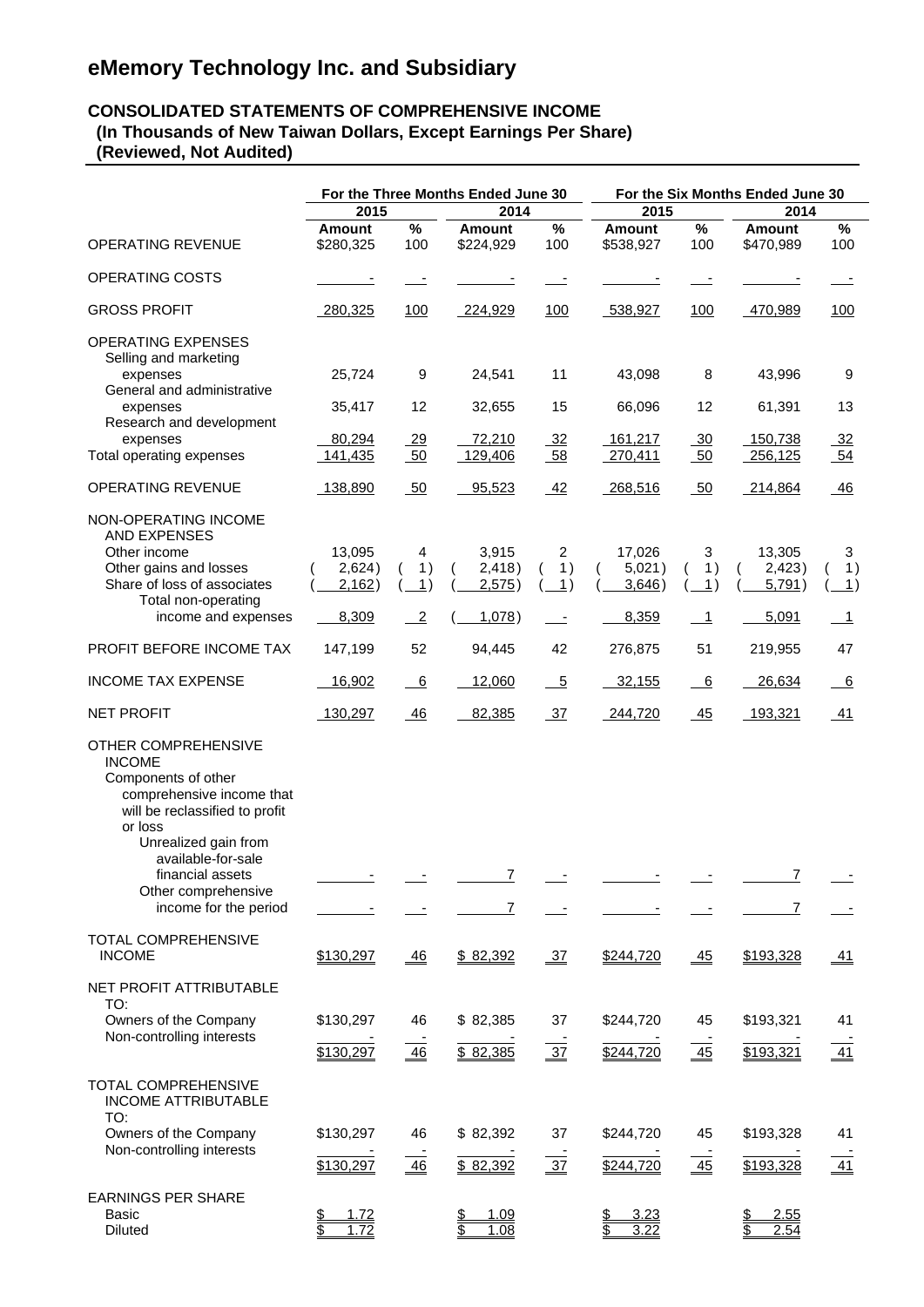# **eMemory Technology Inc. and Subsidiary**

#### **CONSOLIDATED STATEMENTS OF CHANGES IN EQUITY (In Thousands of New Taiwan Dollars)**

**(Reviewed, Not Audited)**

| <b>Other Equity</b><br>Interest<br><b>Unrealized</b><br><b>Gain/Loss from</b><br>Available-for-sale<br><b>Financial Assets</b><br>\$ | <b>Treasury</b><br><b>Shares</b><br>(\$68,749) | <b>Total Equity</b><br>\$1,662,953 |
|--------------------------------------------------------------------------------------------------------------------------------------|------------------------------------------------|------------------------------------|
|                                                                                                                                      |                                                |                                    |
|                                                                                                                                      |                                                | $(\underline{\hspace{1cm}179})$    |
|                                                                                                                                      | $($ 68,749)                                    | 1,662,774                          |
|                                                                                                                                      |                                                |                                    |
|                                                                                                                                      |                                                | 261,576)<br>$\left($               |
|                                                                                                                                      |                                                | 6,349                              |
|                                                                                                                                      |                                                | (41,553)                           |
|                                                                                                                                      |                                                | 193,321                            |
| 7                                                                                                                                    |                                                | 7                                  |
| 7                                                                                                                                    |                                                | <u>193,328</u>                     |
| \$<br>7                                                                                                                              | $(\frac{$8, 68, 749}{$                         | \$1,559,322                        |
| \$                                                                                                                                   | $($ \$<br>68,749)                              | \$1,785,808                        |
|                                                                                                                                      |                                                | $($ 144)                           |
|                                                                                                                                      | $68,749$ )                                     | 1,785,664                          |
|                                                                                                                                      |                                                |                                    |
|                                                                                                                                      |                                                | 378,911)<br>$\overline{(\ }$       |
|                                                                                                                                      |                                                | 9,583                              |
|                                                                                                                                      |                                                | 75,782)<br>$\overline{(}$          |
|                                                                                                                                      |                                                | 244,720                            |
|                                                                                                                                      |                                                |                                    |
|                                                                                                                                      |                                                | 244,720                            |
| \$                                                                                                                                   | $\frac{1}{2}$<br>68,749)                       | \$1,585,274                        |

|                                                                                                  | <b>Ordinary Shares</b>                    |                            |                                     |                                   |                                                          | <b>Retained Earnings</b>                       | interest<br><b>Unrealized</b><br><b>Gain/Loss from</b> |                                                      |                                                |                                    |
|--------------------------------------------------------------------------------------------------|-------------------------------------------|----------------------------|-------------------------------------|-----------------------------------|----------------------------------------------------------|------------------------------------------------|--------------------------------------------------------|------------------------------------------------------|------------------------------------------------|------------------------------------|
| BALANCE, JANUARY 1, 2014                                                                         | <b>Shares</b><br>(In Thousands)<br>76,833 | <b>Amount</b><br>\$768,323 | <b>Capital Surplus</b><br>\$556,787 | <b>Legal Reserve</b><br>\$113,130 | <b>Special</b><br><b>Reserve</b><br>926<br>$\mathsf{\$}$ | Unappropriated<br><b>Earnings</b><br>\$292,536 | <b>Total Retained</b><br><b>Earnings</b><br>\$406,592  | Available-for-sale<br><b>Financial Assets</b><br>\$. | <b>Treasury</b><br><b>Shares</b><br>(\$68,749) | <b>Total Equity</b><br>\$1,662,953 |
| Effects of retrospective application and<br>retrospective restatement                            |                                           |                            |                                     |                                   |                                                          | 179)                                           | 179)                                                   |                                                      |                                                | 179                                |
| Equity at beginning of period after adjustments                                                  | 76,833                                    | 768,323                    | 556,787                             | 113,130                           | 926                                                      | 292,357                                        | 406,413                                                |                                                      | 68,749)                                        | 1,662,774                          |
| Appropriations of 2013 earnings<br>Legal reserve<br>Cash dividends distributed by the Group      |                                           |                            |                                     | 29,064                            |                                                          | 29,064)<br>261,576)                            | 261,576)                                               |                                                      |                                                | 261,576)                           |
| Change in capital surplus from investments in<br>associates accounted for by using equity method |                                           |                            | 6,349                               |                                   |                                                          |                                                |                                                        |                                                      |                                                | 6,349                              |
| Issue of cash dividends from capital surplus                                                     |                                           | $\sim$                     | 41,553)                             |                                   |                                                          |                                                |                                                        |                                                      |                                                | 41,553)                            |
| Net profit for the six months ended June 30, 2014                                                |                                           |                            |                                     |                                   | $\blacksquare$                                           | 193,321                                        | 193,321                                                |                                                      |                                                | 193,321                            |
| Other comprehensive income for the six months<br>ended June 30, 2014                             |                                           |                            |                                     |                                   |                                                          |                                                |                                                        |                                                      |                                                |                                    |
| Total comprehensive income for the six months<br>ended June 30, 2014                             |                                           |                            |                                     |                                   |                                                          | 193,321                                        | 193,321                                                |                                                      |                                                | 193,328                            |
| <b>BALANCE, JUNE 30, 2014</b>                                                                    | 76,833                                    | \$768,323                  | \$521,583                           | \$142,194                         | 926<br>S.                                                | \$195,038                                      | \$338,158                                              |                                                      | $(\frac{$868,749}{)$                           | \$1,559,322                        |
| BALANCE, JANUARY 1, 2015                                                                         | 76,833                                    | \$768,323                  | \$521,569                           | \$142,194                         | 926<br>\$                                                | \$421,545                                      | \$564,665                                              | \$<br>$\overline{\phantom{a}}$                       | (\$68,749)                                     | \$1,785,808                        |
| Effects of retrospective application and<br>retrospective restatement                            |                                           |                            |                                     |                                   |                                                          | 144)                                           | 144)                                                   |                                                      |                                                | <u>144</u>                         |
| Equity at beginning of period after adjustments                                                  | 76,833                                    | 768,323                    | 521,569                             | 142,194                           | 926                                                      | 421,401                                        | 564,521                                                |                                                      | 68,749)                                        | 1,785,664                          |
| Appropriations of 2014 earnings<br>Legal reserve<br>Cash dividends distributed by the Group      |                                           |                            | $\sim$                              | 41,857                            |                                                          | 41,857)<br>378,911)                            | 378,911)                                               |                                                      | $\blacksquare$                                 | 378,911)                           |
| Change in capital surplus from investments in<br>associates accounted for by using equity method |                                           |                            | 9,583                               |                                   |                                                          |                                                |                                                        |                                                      |                                                | 9,583                              |
| Issue of cash dividends from capital surplus                                                     |                                           | $\blacksquare$             | 75,782)                             |                                   |                                                          |                                                |                                                        |                                                      | $\overline{\phantom{a}}$                       | 75,782)                            |
| Net profit for the six months ended June 30, 2015                                                |                                           |                            |                                     |                                   | $\overline{\phantom{a}}$                                 | 244,720                                        | 244,720                                                |                                                      |                                                | 244,720                            |
| Other comprehensive income for the six months<br>ended June 30, 2015                             |                                           |                            |                                     |                                   |                                                          |                                                |                                                        |                                                      |                                                |                                    |
| Total comprehensive income for the six months<br>ended June 30, 2015                             |                                           |                            |                                     |                                   |                                                          | 244,720                                        | 244,720                                                |                                                      |                                                | 244,720                            |
| <b>BALANCE, JUNE 30, 2015</b>                                                                    | 76,833                                    | \$768,323                  | \$455,370                           | \$184,051                         | 926<br>$\frac{1}{2}$                                     | \$245,353                                      | \$430,330                                              |                                                      | $(\frac{$868,749}{)$                           | \$1,585,274                        |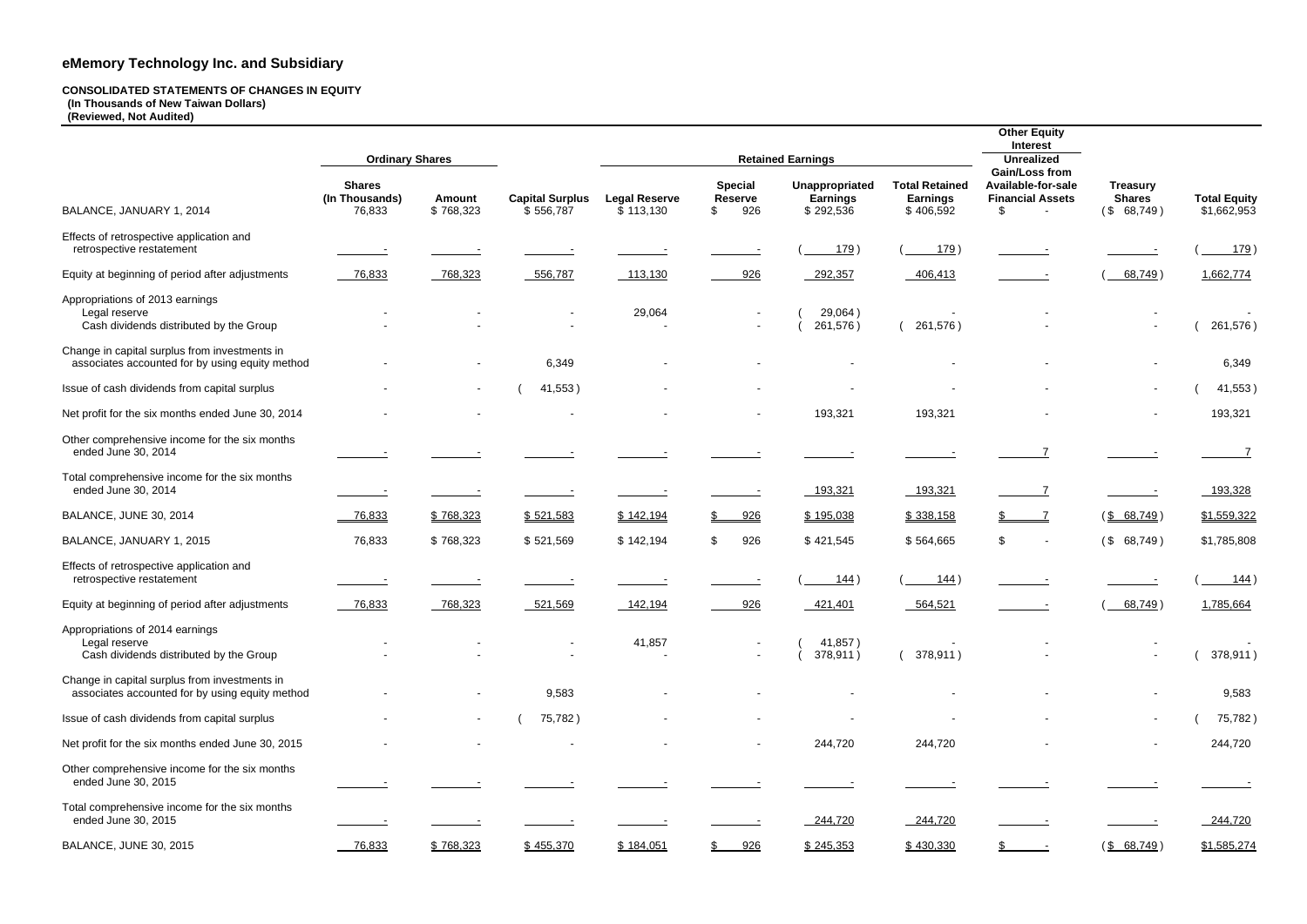# **eMemory Technology Inc. and Subsidiary**

#### **CONSOLIDATED STATEMENTS OF CASH FLOWS (In Thousands of New Taiwan Dollars) (Reviewed, Not Audited)**

**For the Six Months Ended June 30 2015 2014** CASH FLOWS FROM OPERATING ACTIVITIES Income before income tax  $$ 276,875$   $$ 219,955$ Adjustments for: Depreciation expenses<br>
Amortization expenses<br>
2,705 14,280 14,705 Amortization expenses Bad debt expense (reversal of bad debt expense) on accounts receivable  $(2,849)$  2,584<br>terest income  $(7,452)$   $(6,672)$ Interest income (7,452)<br>Dividend income (8,629) Dividend income (and income (bividend income (bividend income (bividend income (bividend income (bividend income  $($   $8,629)$  (bividend income 5,753) Share of loss of associates Loss on disposal of property, plan and equipment<br>
Gain on disposal of investments
(42) Gain on disposal of investments ( 42 )  $\sim$  42 ( Impairment losses on financial assets<br>
Net loss on foreign currency exchange  $3.048$  1,325 Net loss on foreign currency exchange 3,048 Changes in operating assets and liabilities Increase in accounts receivable<br>Decrease in accounts receivable - related parties  $(37,245)$   $(23,001)$ <br>1,299  $(313)$ Decrease in accounts receivable - related parties 1,299 1,299 313<br>Decrease in other receivables - related parties 19 19 19 145 Decrease in other receivables - related parties and the metal of the metal of the metal of the metal of the metal of the metal of the metal of the metal of the metal of the metal of the metal of the metal of the metal of t Increase in prepayments ( Increase in other current assets (634) (1,038) Decrease in other payables (15,095) (1,428) Increase in other current liabilities 9,441 7,645 Increase in bonuses payable to employees, directors and

| morcaso in borrascs payable to chiployees, allegtors and      |                 |          |
|---------------------------------------------------------------|-----------------|----------|
| supervisors                                                   | 37,778          | 29,792   |
| Cash generated from operations                                | 269,110         | 242,071  |
| Interest received                                             | 7,354           | 6,612    |
| Income tax paid                                               | <u>28,403</u> ) | 33,713)  |
| Net cash generated from operating activities                  | 248,061         | 214,970  |
| CASH FLOWS FROM INVESTING ACTIVITIES                          |                 |          |
| Purchase of available-for-sale financial assets               | 127,500)        | 15, 144) |
| Proceeds from disposal of available-for-sale financial assets | 127,542         |          |
| Acquisition of investments in debt instrument without active  |                 |          |
| market                                                        |                 | 32,066)  |
| Acquisition of property, plant and equipment                  | 13,211)         | 11,550)  |
| Decrease in refundable deposits                               | 1,500           |          |

Acquisition of intangible assets (and the state of the state of the state of the state of the state of the state of the state of the state of the state of the state of the state of the state of the state of the state of th Dividend received 8,629 5,753 Net cash used in investing activities  $($   $8,384)$   $($   $58,938)$ 

| CASH FLOWS FROM FINANCING ACTIVITIES<br>Increase in guarantee deposits received<br>Net cash generated in financing activities | 425<br>425 | 18<br>18  |
|-------------------------------------------------------------------------------------------------------------------------------|------------|-----------|
| EFFECTS OF EXCHANGE RATE CHANGES ON THE<br><b>BALANCE OF CASH HELD IN FOREIGN CURRENCIES</b>                                  | 2,214)     | 730)      |
| NET INCREASE IN CASH                                                                                                          | 237,888    | 155,320   |
| CASH AT THE BEGINNING OF THE PERIOD                                                                                           | 1,323,163  | 1,208,387 |
| CASH AT THE END OF THE PERIOD                                                                                                 | .561.051   | .363.7    |